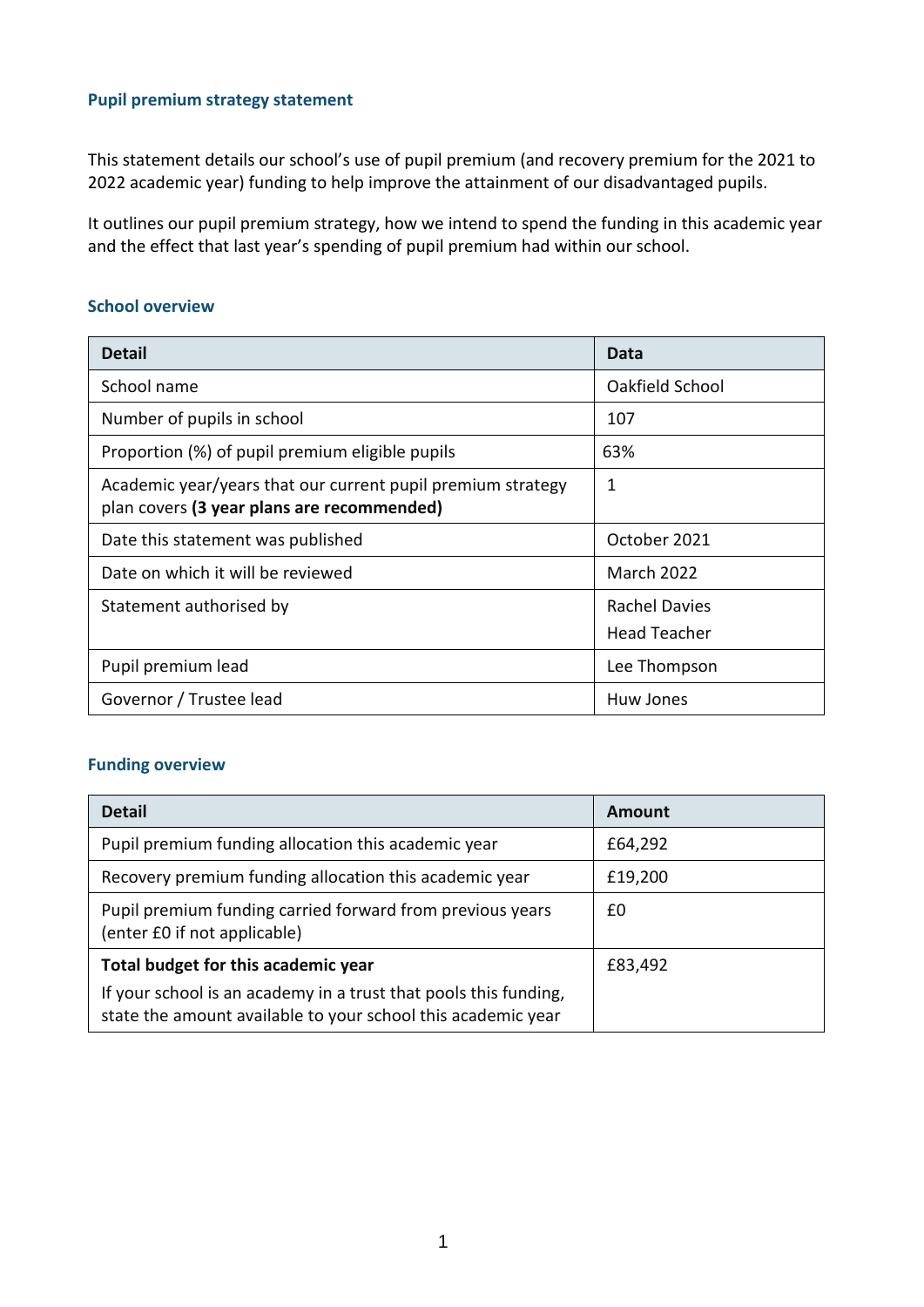### **Part A: Pupil premium strategy plan 2021/22**

### **Statement of intent**

When we make decisions regarding the use of Pupil Premium funding it is important that we consider the context of the school and the challenges faced by our pupils. We recognise that pupils can experience many barriers to their learning and that these barriers can be long term, short term or can change over time. We believe that it is vital that these barriers are identified and addressed in order for our pupils to achieve their maximum potential. Typical barriers to learning experienced by our pupils at Oakfield include:

- lack of support at home
- low levels of aspiration
- social and emotional difficulties
- lack of resilience
- low confidence and self-esteem
- lack of resources to support home learning
- family conflict and social problems
- a narrow range of experiences

#### **Key Objectives (based on barriers to learning)**

- To support social and emotional development enabling disadvantaged children to learn effectively.
- To provide quality-first teaching, including high quality, immediate feedback and enhanced levels of support
- To accelerate pupil progress and raise attainment
- To broaden experiences and widen opportunities for children
- To develop the 'whole-child' by providing an enriched, holistic curriculum**.**

Although our strategy is focused on the needs of disadvantaged pupils, it will benefit all pupils in our school where funding is spent on whole-school approaches, such as high-quality teaching

The purpose of this report is to inform parents, carers and governors how much pupil premium the school received for 2020 – 2021 how it was spent and the impact it on pupils' achievement.

### **Challenges**

This details the key challenges to achievement that we have identified among our disadvantaged pupils.

| <b>Challenge</b><br>number | <b>Detail of challenge</b>        |
|----------------------------|-----------------------------------|
|                            | Low levels of aspiration          |
|                            | Social and emotional difficulties |
|                            | Lack of resillence                |
|                            | Low confidnece and self esteem    |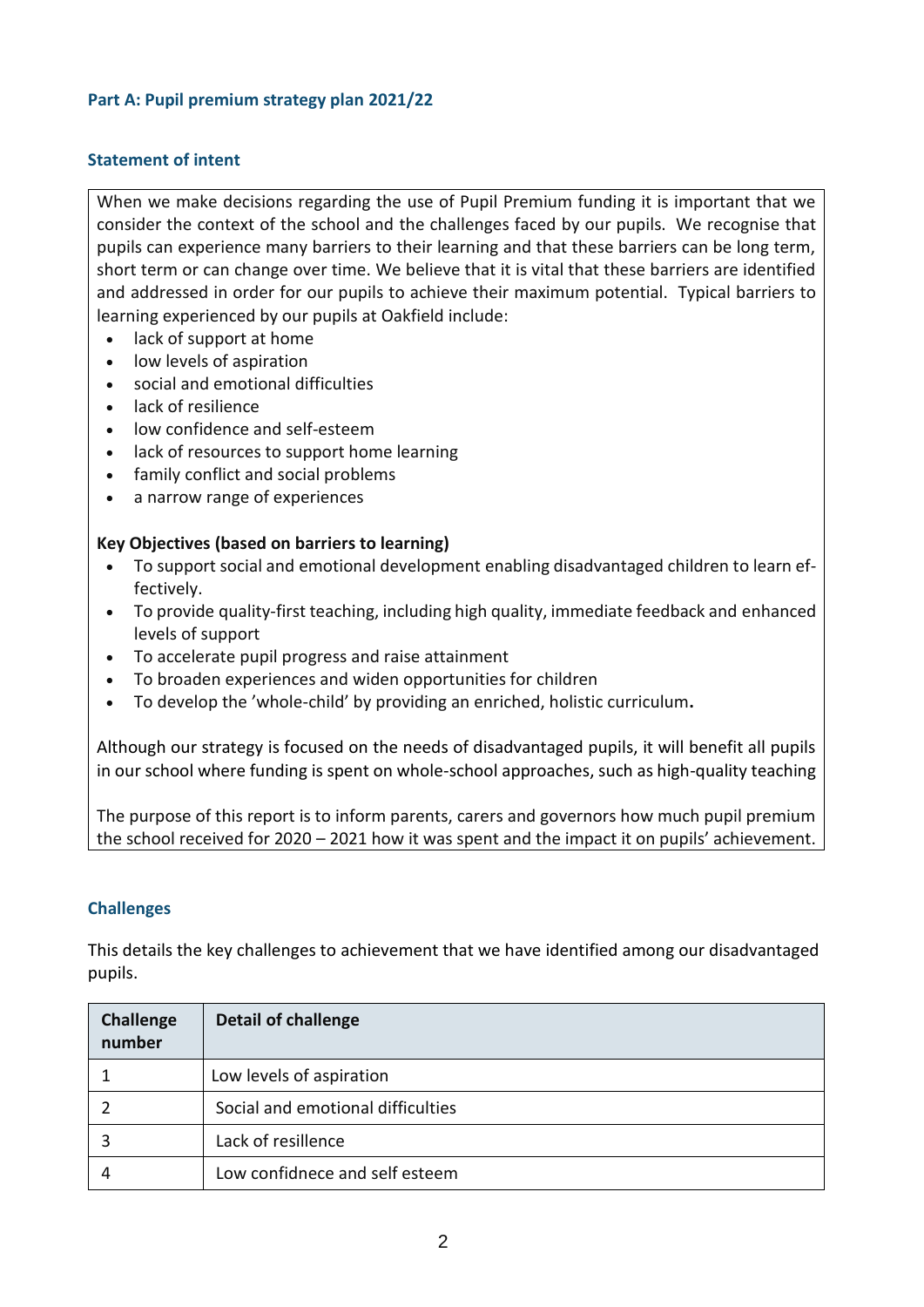| Family conflict and social problems |
|-------------------------------------|
| A narrow range of experiences       |
| Attendance                          |

### **Intended outcomes**

This explains the outcomes we are aiming for **by the end of our current strategy plan**, and how we will measure whether they have been achieved.

| Intended outcome                                                                                                   | Success criteria                                                                                                                                                                                                             |
|--------------------------------------------------------------------------------------------------------------------|------------------------------------------------------------------------------------------------------------------------------------------------------------------------------------------------------------------------------|
| To support social and emotional<br>development enabling disadvantaged<br>children to learn effectively.            | Improvement in whole school Attendance,<br>and pupils attitudes/engagement towards<br>leaning,                                                                                                                               |
| To provide quality-first teaching, including<br>high quality, immediate feedback<br>and enhanced levels of support | All teaching is meeting the teaching<br>standards and the vast majority exceeding<br>the teaching standards. This is to be<br>observed through work scrutiny, lesson<br>observations, learning walks and pupils<br>progress. |
| To accelerate pupil progress and raise<br>attainment                                                               | Through achievement of improved<br>performance, as demonstrated by our end<br>of year assessments.                                                                                                                           |
| To broaden experiences and widen<br>opportunities for children (including post 16)                                 | All disadvantaged pupils are able to access<br>high quality work experience and careers<br>mentoring.                                                                                                                        |
| To develop the 'whole-child' by providing an<br>enriched, holistic curriculum                                      | Through observations and discussions with<br>pupils and their families                                                                                                                                                       |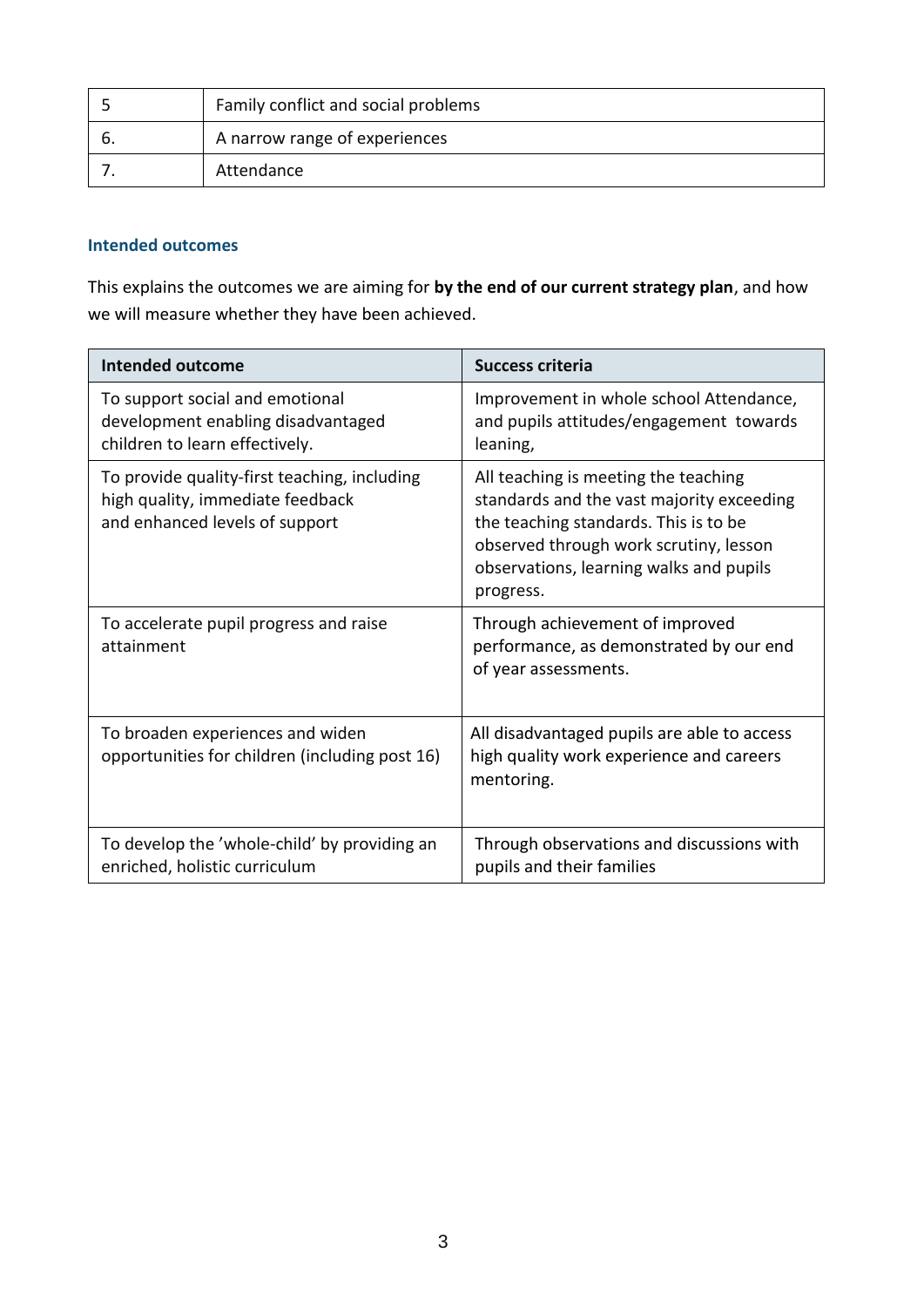### **Activity in this academic year**

This details how we intend to spend our pupil premium (and recovery premium funding) **this academic year** to address the challenges listed above.

# Teaching **(for example, CPD, recruitment and retention)**

### Budgeted cost: **£3,400**

| <b>Activity</b>                                                                           | Evidence that supports this approach                                                                                              | Challenge<br>number(s)<br>addressed |
|-------------------------------------------------------------------------------------------|-----------------------------------------------------------------------------------------------------------------------------------|-------------------------------------|
| Review an relaunch of the<br>staff induction programme<br>and CPD package to all<br>staff | Professional development effectively builds<br>knowledge, motivates staff, develops teach-<br>ing techniques, and embeds practice |                                     |

### **Targeted academic support (for example, tutoring, one-to-one support structured interventions)**

### Budgeted cost: £ *30,000*

| <b>Activity</b>                                                                                                                                                                                                                                                                                | Evidence that supports this approach                                                                                                                                                                                                                                                                                               | Challenge number(s)<br>addressed |
|------------------------------------------------------------------------------------------------------------------------------------------------------------------------------------------------------------------------------------------------------------------------------------------------|------------------------------------------------------------------------------------------------------------------------------------------------------------------------------------------------------------------------------------------------------------------------------------------------------------------------------------|----------------------------------|
| Targeted<br>support<br>for<br>undertaking<br>students<br>GCSE's June 2021.<br>Learning<br>Support<br>Behaviour Mentors to<br>support the teachers in<br>the delivery of exam<br>Revision Classes for core<br>subjects lasting 6 weeks<br>and also transport pupils<br>to their home addresses. | GCSE revision classes in the spring and<br>summer term help pupils remember the<br>topics, facts they have studied. This will<br>then give them the best opportunity in<br>gaining the highest possible grade in their<br>exams.<br>Evidence from the EEF suggests extending<br>school time can improve progress by $+2$<br>months | 1,2                              |
| provide<br>targeted<br>To<br>support for pupils with<br>Dyslexia.                                                                                                                                                                                                                              | Dyslexia is a common learning difficulty<br>that can cause problems with reading, writ-<br>ing and spelling. It's estimated up to 1 in<br>every 10 people in the UK has some degree<br>of dyslexia. Dyslexia is a lifelong problem                                                                                                 | 1,3,4                            |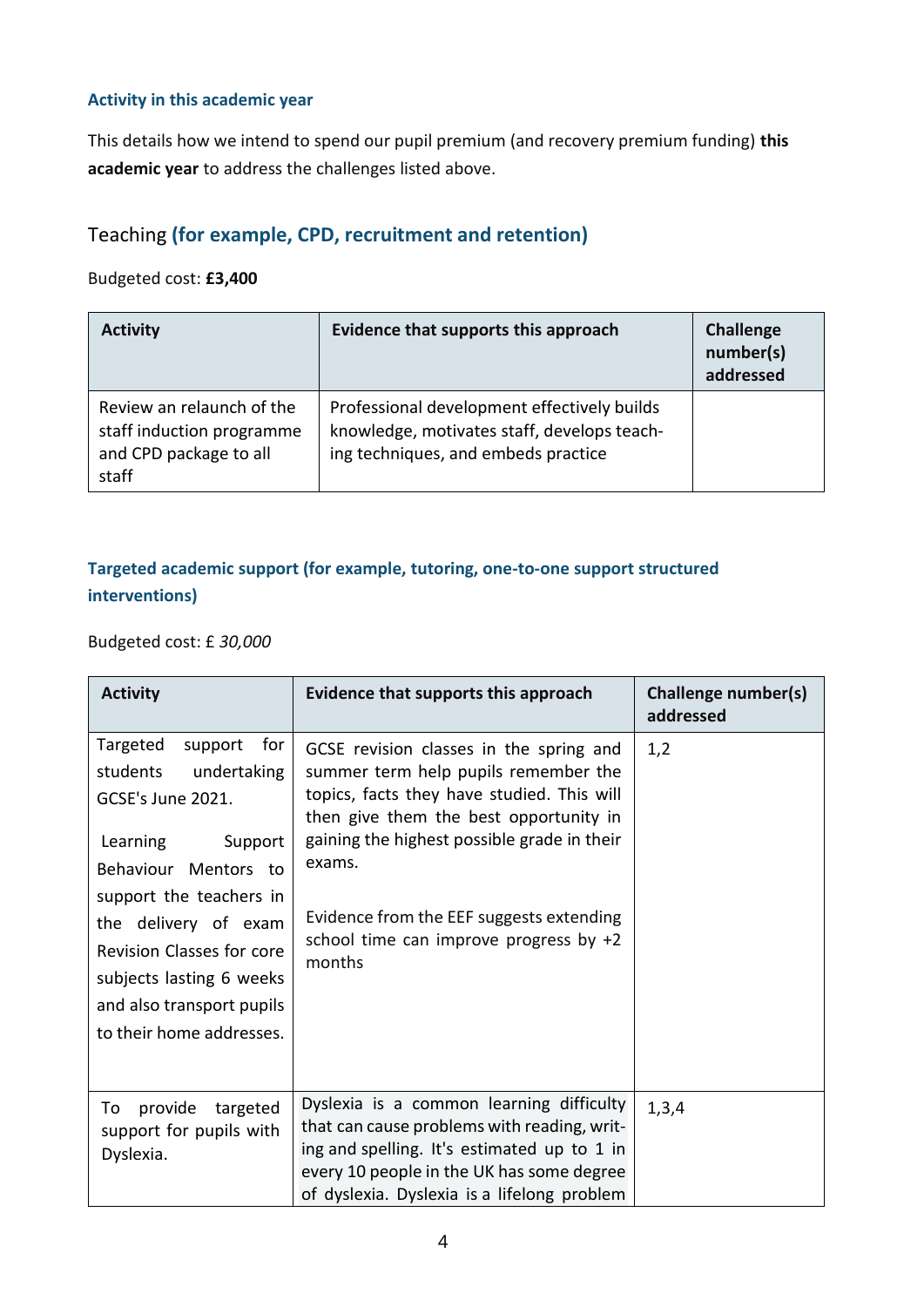| Dyslexia<br>screening<br>software. Staff training.<br>Staff<br>member<br>to<br>establish/identify<br>which<br>pupils<br>show<br>dyslexic traits.                                                                                              | that can present challenges on a daily ba-<br>sis, but support is available to improve<br>reading and writing skills and help those<br>the<br>problem be<br>successful at<br>with<br>school and work<br>Dyslexia - NHS (www.nhs.uk)                                                                                                                     |           |
|-----------------------------------------------------------------------------------------------------------------------------------------------------------------------------------------------------------------------------------------------|---------------------------------------------------------------------------------------------------------------------------------------------------------------------------------------------------------------------------------------------------------------------------------------------------------------------------------------------------------|-----------|
| provide targeted<br>To<br>pupils<br>support<br>for<br>working below<br>class<br>peers in English and<br>Maths (closing the gap).<br>Staff member to liaise<br>with English and Maths<br>class teacher to identify<br>gaps in pupils learning. | On average, one to one tuition is very<br>effective at improving pupil outcomes.<br>One to one tuition might be an effective<br>strategy for providing targeted support<br>for pupils that are identified as having low<br>prior attainment or are struggling in<br>particular areas. One to one tuition   EEF<br>(educationendowmentfoundation.org.uk) | 1, 3, 4   |
| To help fund 14-16<br>college placements for<br>pupils currently on roll.<br>7 pupils from Key Stage<br>4 will be attending East<br>riding College on a part<br>basis<br>studying<br>time<br>Motor Mechanics and<br>Food.                     | Pupils will have a clear progression route<br>into further and higher education within<br>the College, which will provide the<br>opportunity to specialise in their chosen<br>career.                                                                                                                                                                   | 1,3,4,6,7 |

# **Wider strategies (for example, related to attendance, behaviour, wellbeing)**

# Budgeted cost: £50,092

| <b>Activity</b>                                                                                                    | Evidence that supports this approach                                                                                                                                | Challenge number(s)<br>addressed |
|--------------------------------------------------------------------------------------------------------------------|---------------------------------------------------------------------------------------------------------------------------------------------------------------------|----------------------------------|
| To develop and enhance<br>the schools SMSC across<br>tutor times and themed<br>days                                | Spiritual, Moral, Social and Cultural<br>(SMSC) development is the over-arching<br>umbrella that encompasses personal de-<br>velopment across the whole curriculum. | 6                                |
| To buy resources that<br>allow for an exciting<br>program of activities to<br>take place on planned<br>theme days. | Strong evidence shows that promoting<br>SMSC in schools can contribute to raising                                                                                   |                                  |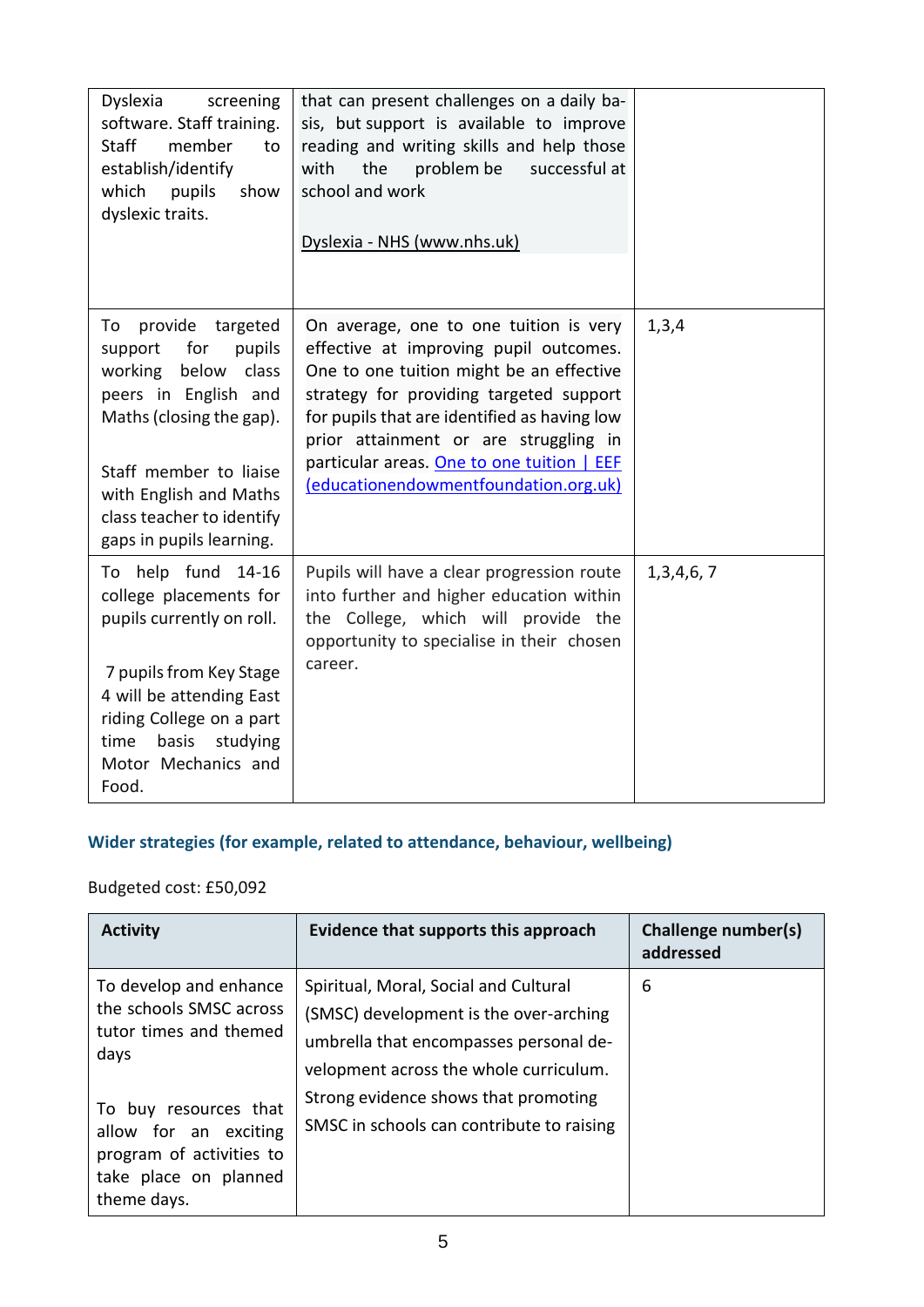|                                                                                                                                                                                                                                                                                                                                                                                | academic standards and improving chil-<br>dren's life chances<br>Recognising Spiritual, Moral, Social and<br>Cultural Development - SMSC (smscquali-<br>tymark.org.uk)                                                                                                                                                                                                                                                                                                                                                                                    |         |
|--------------------------------------------------------------------------------------------------------------------------------------------------------------------------------------------------------------------------------------------------------------------------------------------------------------------------------------------------------------------------------|-----------------------------------------------------------------------------------------------------------------------------------------------------------------------------------------------------------------------------------------------------------------------------------------------------------------------------------------------------------------------------------------------------------------------------------------------------------------------------------------------------------------------------------------------------------|---------|
| help<br>and<br>support<br>To<br>with<br>added<br>pupils<br>emotional<br>and<br>social<br>issues eg. loss of parents,<br>COVID related.<br>ELSA manager, three full<br>time emotional wellbeing<br>parental<br>support<br>assistant to work with a<br>of<br>pupils<br>group<br>throughout the week on<br>Emotional<br>Well-<br>Being/Anger<br>Management<br>and<br>Bereavement. | To improve attitudes to learning, reduce<br>the risk of exclusion. Support to reduce<br>the identified barriers to learning such as<br>attendance,<br>behaviour, welfare<br>and<br>safeguarding.<br>It is widely recognised that a child's<br>emotional<br>health<br>wellbeing<br>and<br>influences their cognitive development<br>and learning as well as their physical and<br>social health and their mental wellbeing in<br>adulthood<br>Promoting children and young people's<br>wellbeing<br>mental<br>health<br>and<br>(publishing.service.gov.uk) | 2, 5, 7 |
| To engage families and<br>improve relationships<br>between school and<br>parents/cares to ensure<br>more effective<br>outcomes for students<br>To appoint a parent<br>support member of<br>staff                                                                                                                                                                               | The average impact of the Parental<br>engagement approaches is about an<br>additional four months' progress over the<br>course of a year. There are also higher<br>impacts for pupils with<br>low<br>prior<br>attainment.<br><b>Parental</b><br>EEF<br>engagement<br>(educationendowmentfoundation.org.uk)                                                                                                                                                                                                                                                | 2, 5, 7 |
| Child<br>Protection<br>$Co-$<br>ordinator/Multi Agency<br>Additional Hours to cover<br>support for parents and<br>carers in the evenings,                                                                                                                                                                                                                                      | For pupils to receive emotional needs and<br>support from parents in their own<br>environment which breaks down the<br>barriers to resist learning. This then helps<br>the pupils to engage, learn and improve<br>behaviour, attendance and attainment at                                                                                                                                                                                                                                                                                                 | 2,5     |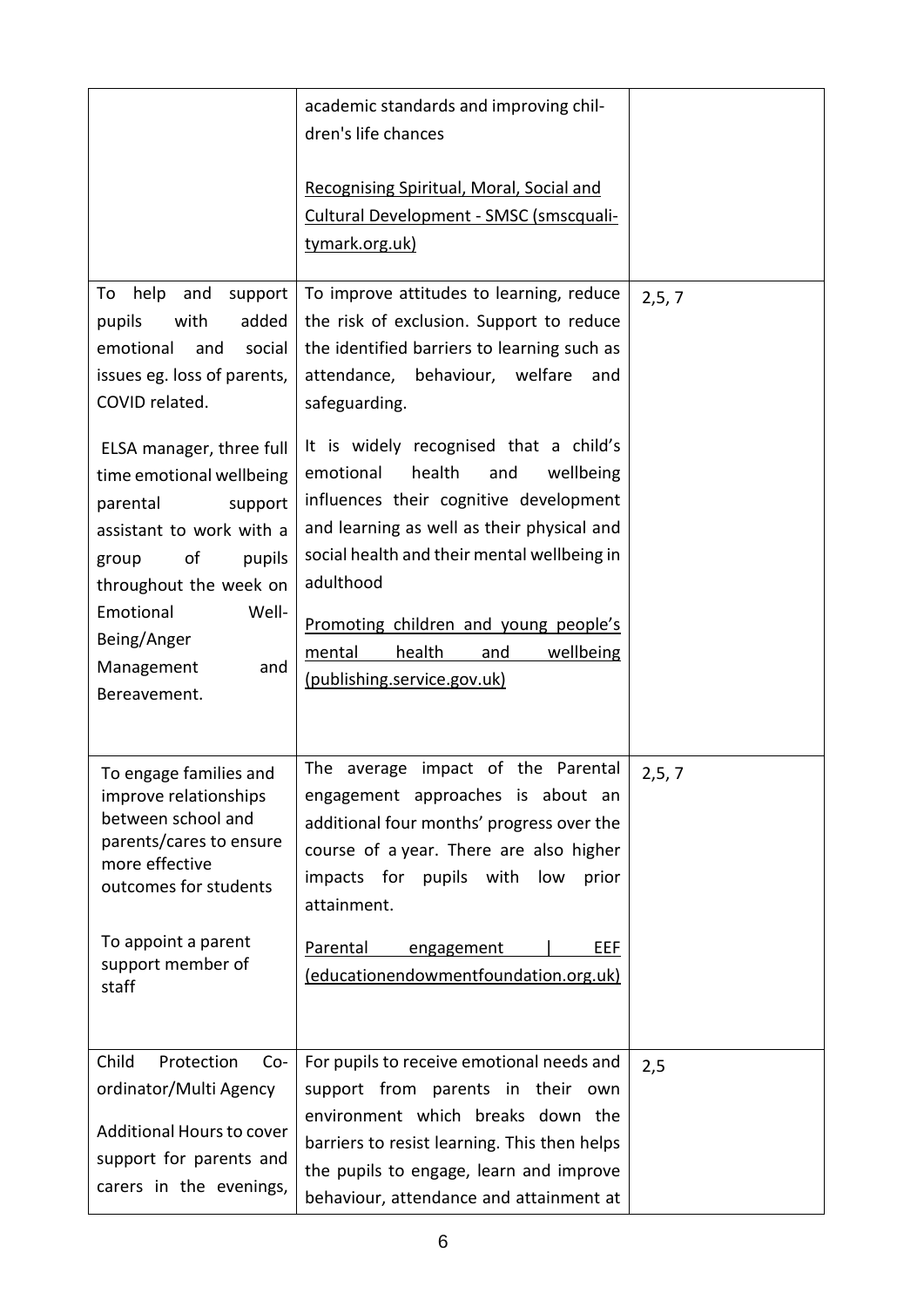| weekends and holidays                                                                                                                                                                                                                                                                     | school. The schools aim is to enable the                                                                                                                    |           |
|-------------------------------------------------------------------------------------------------------------------------------------------------------------------------------------------------------------------------------------------------------------------------------------------|-------------------------------------------------------------------------------------------------------------------------------------------------------------|-----------|
| and to provide links and                                                                                                                                                                                                                                                                  | students to become effective citizens,                                                                                                                      |           |
| support for all pupils                                                                                                                                                                                                                                                                    | supporting society's ethos of British                                                                                                                       |           |
| This effective way of<br>working enables to ease<br>anxieties<br>in<br>the<br>household,<br>safeguards<br>children and links to<br>agencies that can make a<br>difference to the life of<br>parents and carers. This<br>helps the family home to<br>become<br>more<br>emotionally stable. | Values, as well as reaching their full<br>academic potential.<br>This aspect of our PP spend ensures that<br>this work can be continued beyond term<br>time |           |
|                                                                                                                                                                                                                                                                                           |                                                                                                                                                             |           |
| Attendance<br>Team<br>to                                                                                                                                                                                                                                                                  | Research has found that poor attendance                                                                                                                     | 1,3,4,5,7 |
| monitor<br>and<br>track                                                                                                                                                                                                                                                                   | is linked to poor academic attainment                                                                                                                       |           |
| attendance<br>and                                                                                                                                                                                                                                                                         | across all stages                                                                                                                                           |           |
| punctuality.                                                                                                                                                                                                                                                                              |                                                                                                                                                             |           |
| Incentives used on a case                                                                                                                                                                                                                                                                 |                                                                                                                                                             |           |
| by case basis.                                                                                                                                                                                                                                                                            | Personalised intervention strategies for                                                                                                                    |           |
|                                                                                                                                                                                                                                                                                           | identified pupils<br>that are monitored                                                                                                                     |           |
|                                                                                                                                                                                                                                                                                           | weekly to ensure effectiveness.                                                                                                                             |           |
|                                                                                                                                                                                                                                                                                           |                                                                                                                                                             |           |
|                                                                                                                                                                                                                                                                                           | Attendance-REA-protocol-21092021.pdf                                                                                                                        |           |
|                                                                                                                                                                                                                                                                                           | (d2tic4wvo1iusb.cloudfront.net)                                                                                                                             |           |
| provide focus on<br>To                                                                                                                                                                                                                                                                    | All young people need guidance to                                                                                                                           |           |
| transition post 16 and                                                                                                                                                                                                                                                                    | prepare for their future. Pupils at Oakfield                                                                                                                | 1,3,6     |
| support students with                                                                                                                                                                                                                                                                     | face additional challenges to achieving                                                                                                                     |           |
| college<br>application                                                                                                                                                                                                                                                                    | their goals.<br>These<br>include<br>lack of                                                                                                                 |           |
| forms.<br>Work                                                                                                                                                                                                                                                                            | information<br>about<br>options,<br>low                                                                                                                     |           |
|                                                                                                                                                                                                                                                                                           | expectations about what is achievable,                                                                                                                      |           |
| Experience/connexions                                                                                                                                                                                                                                                                     | and difficulty in making their views heard.                                                                                                                 |           |
| Level 4 TA 6 hours per<br>week                                                                                                                                                                                                                                                            |                                                                                                                                                             |           |
|                                                                                                                                                                                                                                                                                           | Connexions helps young people make                                                                                                                          |           |
|                                                                                                                                                                                                                                                                                           | informed choices about their education,<br>training and employment.                                                                                         |           |
|                                                                                                                                                                                                                                                                                           |                                                                                                                                                             |           |